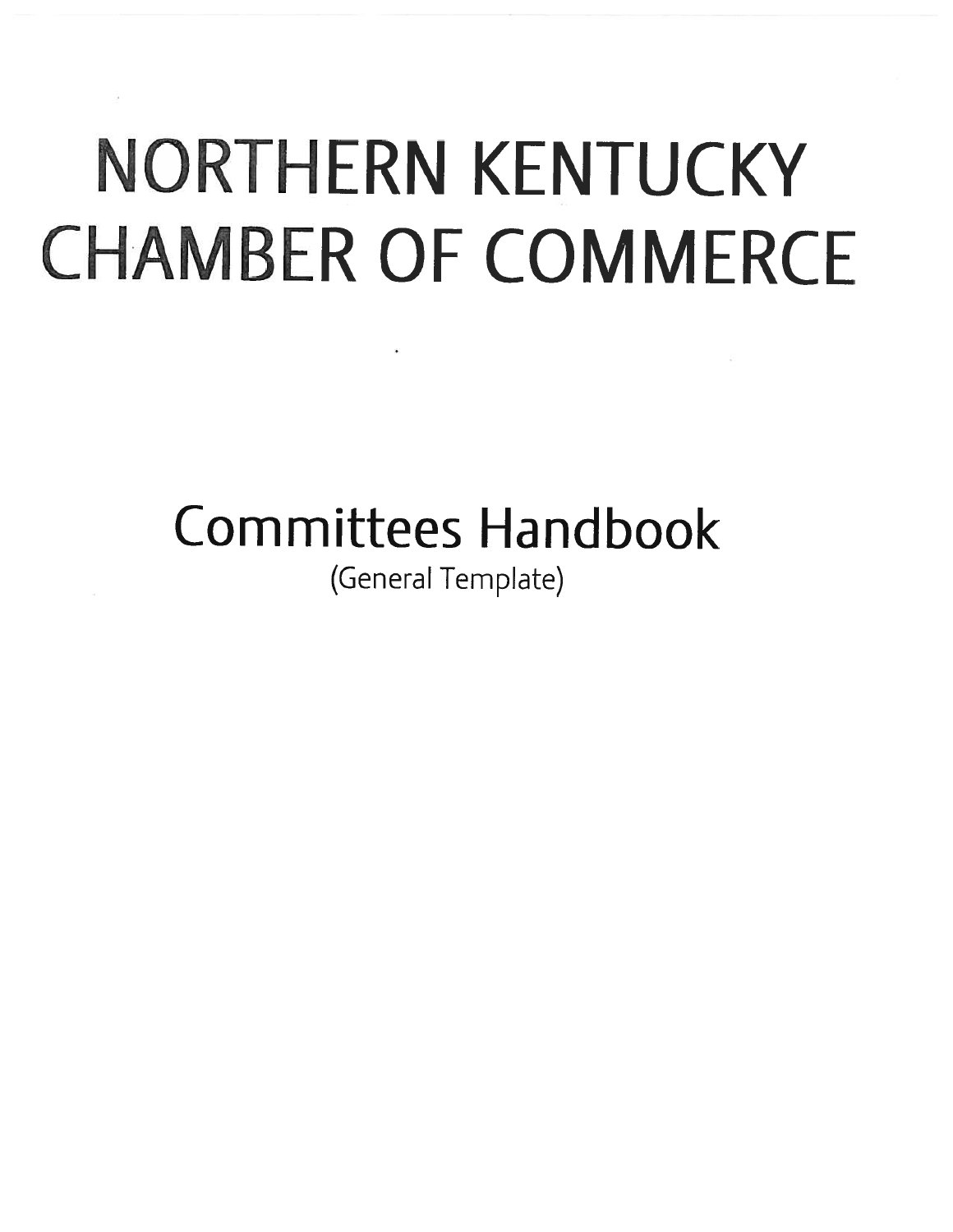# TABLE OF CONTENTS

 $\sim$  78

| Page |
|------|
|      |
|      |
|      |
| 6    |
|      |

 $\frac{1+\zeta}{1+\zeta}$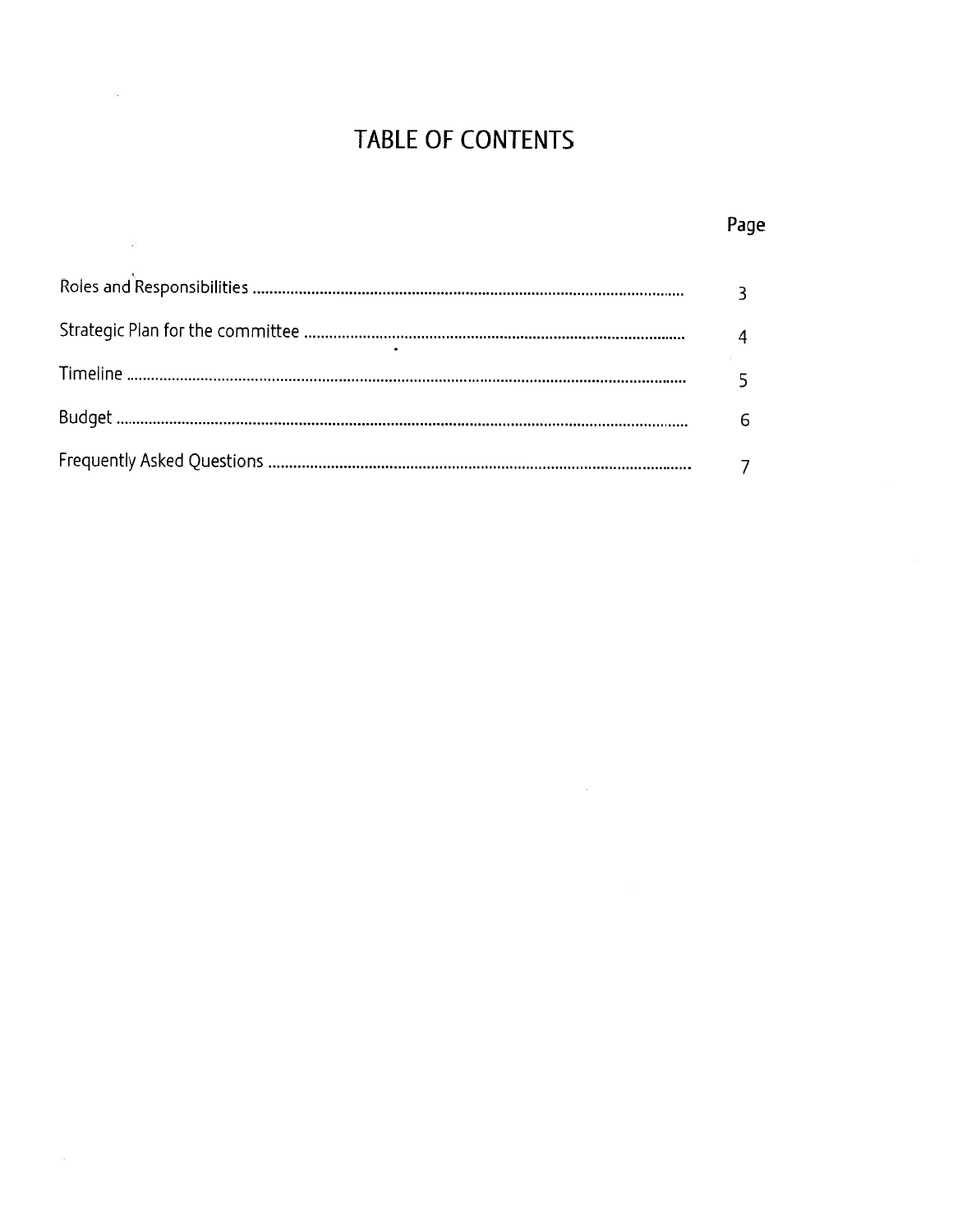# ROLES AND RESPONSABILITIES

# Board Members

The Board of Directors, the governing body of the Chamber, determines the policies and procedures of the organization and assures that sufficient financing resources are available to carry out those policies.

The position of <sup>a</sup> Board Member is not an honorary one. Board Members are expected to contribute to and participate in Board and Chamber activities. In addition to participating in Board meetings, Board Members should agree to accep<sup>t</sup> additional specific tasks. Potential areas of service include:

- Serving on <sup>a</sup> committee or task force.
- Recruitment of new members.
- Working on member retention through persona<sup>l</sup> contacts.
- Contacting legislators and/or congressmen

Board members are expected to attend major Chamber events such as the Annual Meeting, Northern Kentucky in Frankfort (Northern Kentucky United) and other events such as Business After Hours, Eggs 'N Issues, Government Forums.

## Committee Chairs

The committee Chairs are the enthusiastic leaders of the Chamber's committees. Committee Chairs work together with Chamber staff people to develop an agenda for each meeting and facilitate team interaction during each session.

In addition to participating to Council meetings, Committee Chairs are expected to attend the annual Committee Chair kick-off, the Annual Dinner and the August 27, <sup>2008</sup> meeting of the Board of Directors meeting in appreciation of their work.

## Committee members

The committee serves as the clearinghouse for all suggestions which are referred to it by the officers and the Board of Directors, members and other concerning priorities which are or should be receiving active attention of the Chamber. Committees are action oriented.

## Staff Members

Work with committee Chair to develop goals and objectives for programs and projects with <sup>a</sup> timeline. They oversee the actions of the committee and make sure that all the Chamber policies and procedures are being followed. Staff e=members take minutes and notes from meetings, maintain committee budgets and financial records, and work with committee Chair to recognize and celebrate committee and volunteer accomplishments.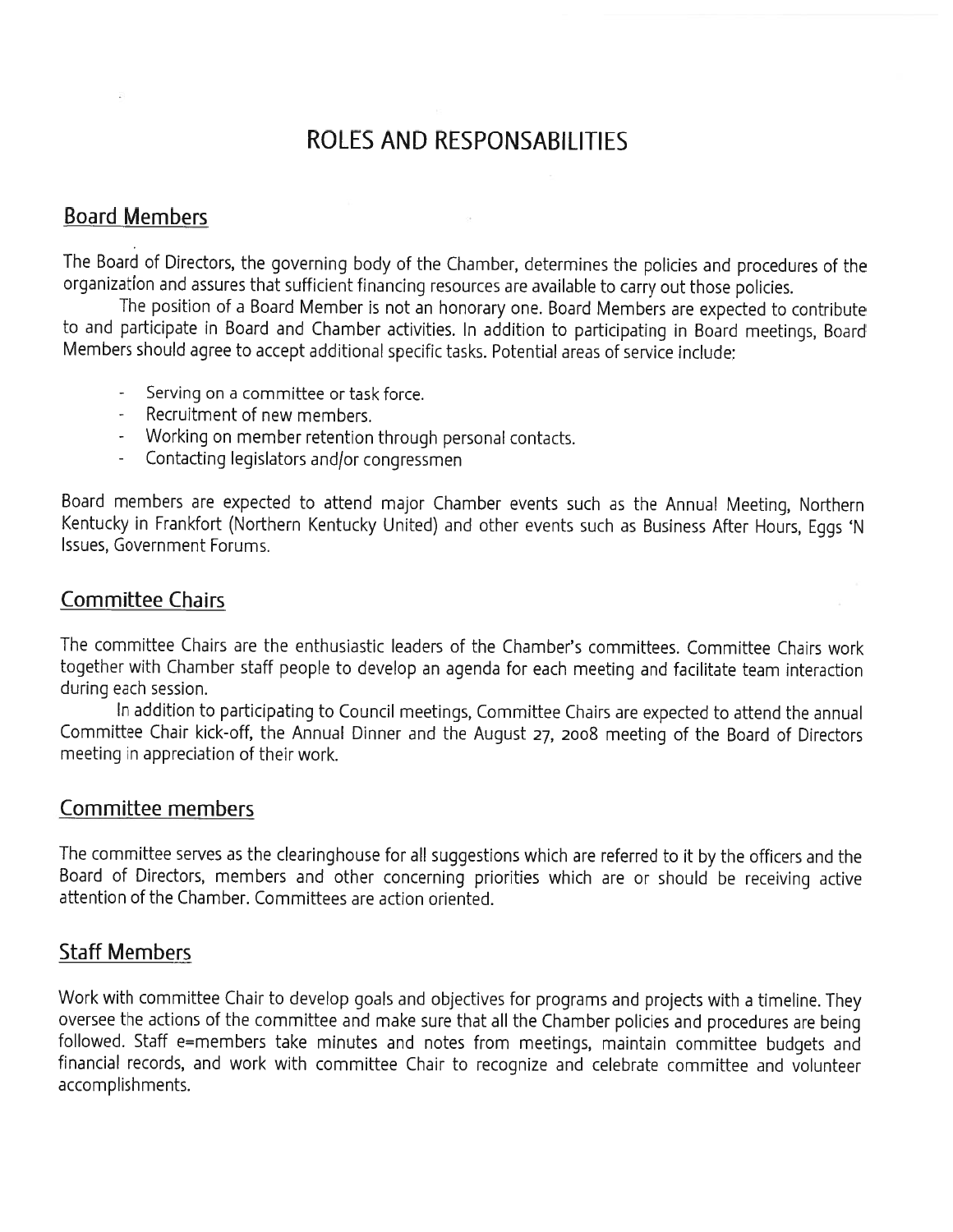# STRATEGIC PLAN

(Attach Committee Strategic Plan)

 $\ddot{\phantom{0}}$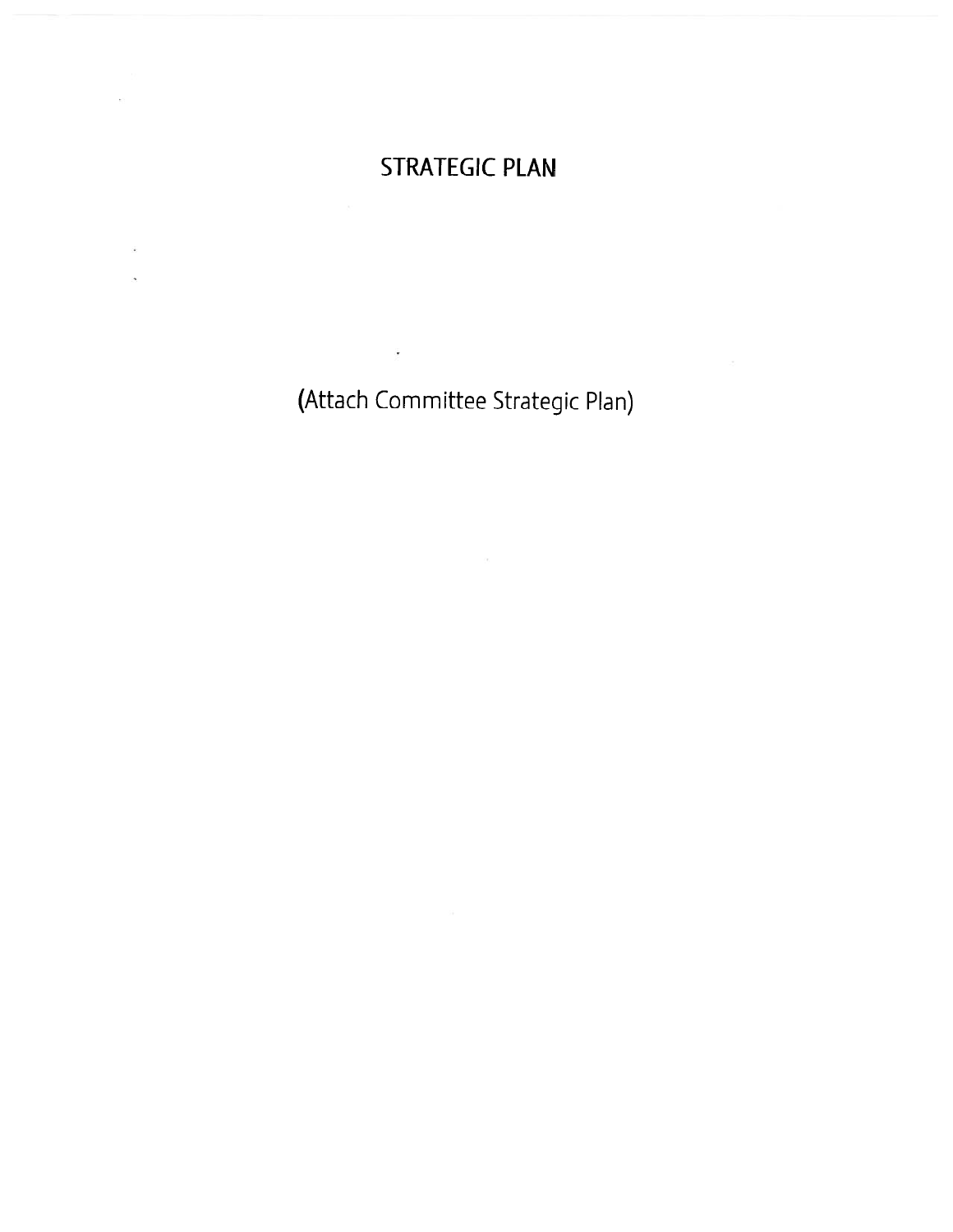# BUDGET

(Attach specific Committee Budget)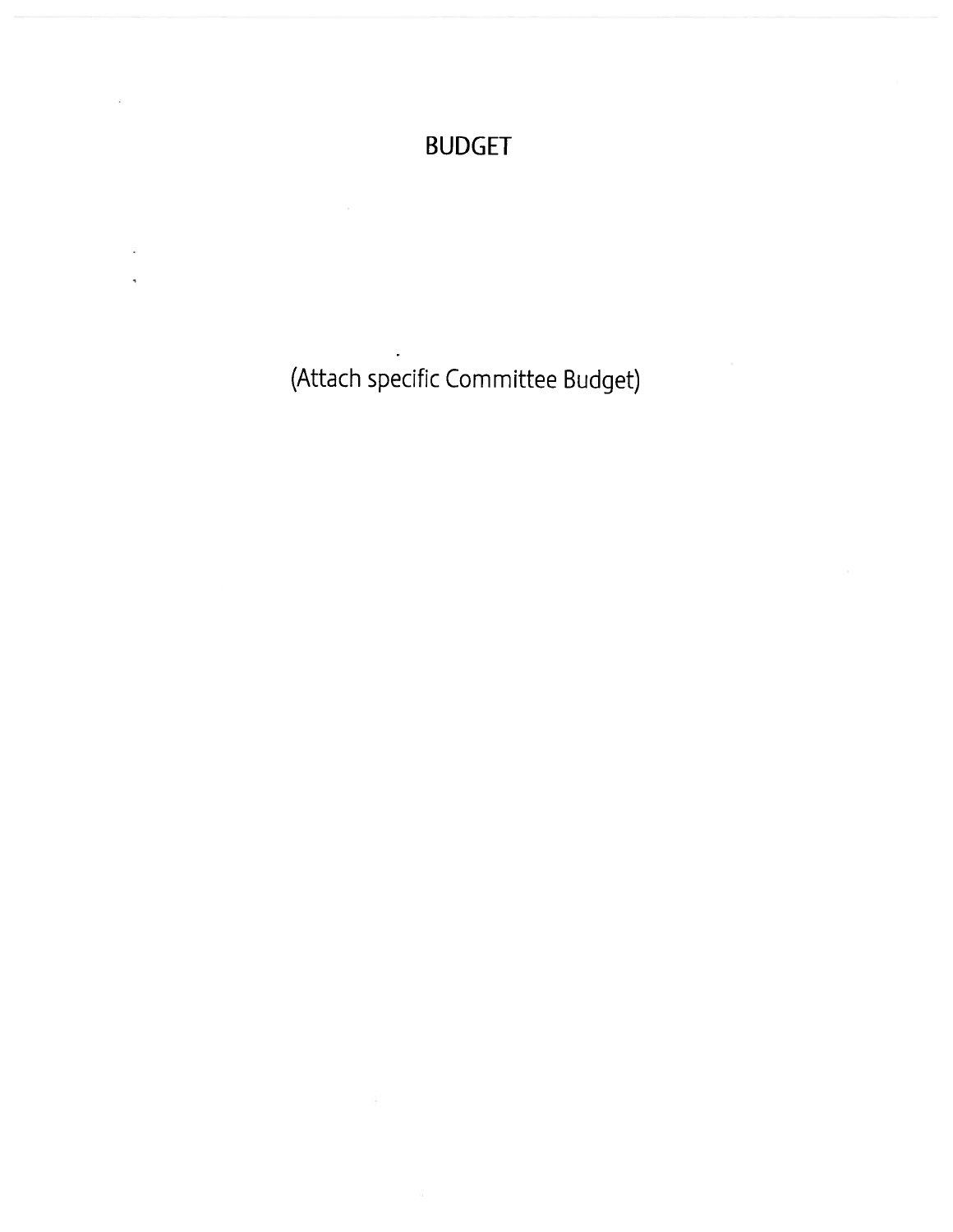# TIMELINE

(Attach specific Committee Timeline)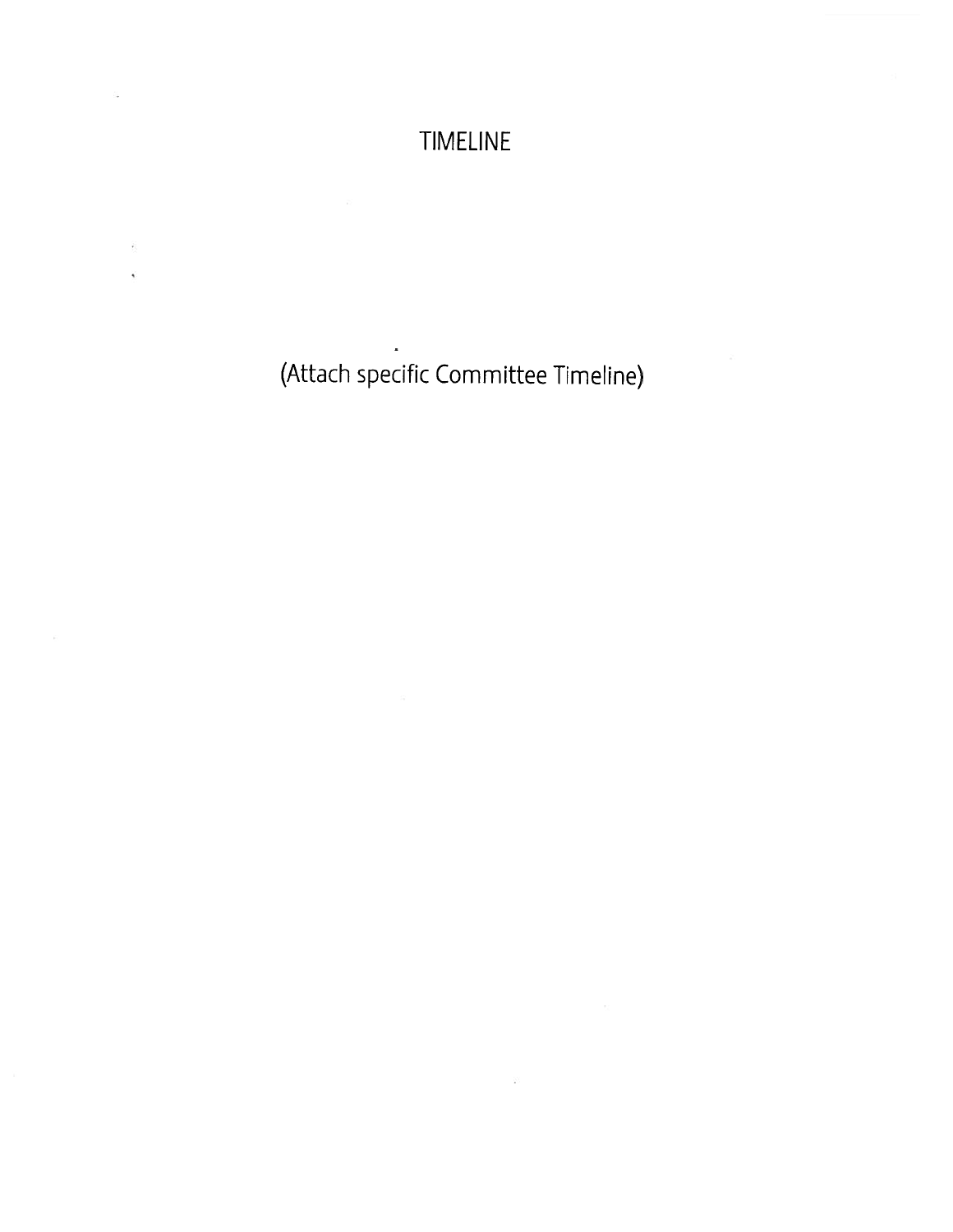# FREQUENTLY ASKED QUESTIONS ABOUT COMMITTEE INVOLVEMENT

### Does <sup>a</sup> member of the committee have to be <sup>a</sup> member of the Chamber?

Yes, only members of the northern Kentucky Chamber of Commerce can serve on committees. At times it may be appropriate to bring <sup>a</sup> gues<sup>t</sup> as <sup>a</sup> reference or speaker. However, they are not

to be added to committee rosters or become <sup>a</sup> regular par<sup>t</sup> of the meeting.

# • Does the staff or the Chairperson prepare the agenda?

Staff members prepare the agenda under the guidance of the committee Chair.

#### •Who sends out the meeting notices?

Staff members send out the meeting notices at least one week prior to the committee meeting

#### •Is it necessary for staff to be at all committee meetings?

Unless not required (i.e. Executive Roundtables) or unforeseen reasons (i.e. conflicting schedule with other Chamber event with higher priority ...) <sup>a</sup> staff representative shall attend any official meeting regarding <sup>a</sup> Chamber project or event.

### Is there an attendance policy for committee members

Any committee member who misses two meetings consecutively will receive <sup>a</sup> persona<sup>l</sup> call from the committee Chair. The committee Chair will find out shy if the committee member has not been in attendance and ask if they want to continue to be par<sup>t</sup> of the committee. Staff will keep the chairperson informed of any attendance issues.

#### •How long should <sup>a</sup> meeting last?

Most meetings, unless otherwise noted, should be completed within one hour. It is important for meetings to begin on time and to keep non-pertinent discussions to <sup>a</sup> minimum. Chairpersons should not bring late comers "up to speed" on what has been discussed until after the meeting is adjourned.

#### •Can non-members be solicited for sponsorships or <sup>g</sup>ifts for events?

It is the policy of the Chamber to only solicit members for events and activities. If something is donated from <sup>a</sup> non-member they will not receive any promotion for the item. It is the Chamber's policy to do business with the Chamber members only.

#### $\bullet$ How does the committee work with the budget?

Typically the chairperson and the staff member pu<sup>t</sup> together <sup>a</sup> draft budget for the committee/program to be submitted to the committee. The committee Chair meets the fiduciary responsibility of the committee/program as set forth in the budget. Proposed expenditures must be coordinated with the Chamber staff. Programs and events are expected to be financially self sustaining and generate revenues in excess of expenses.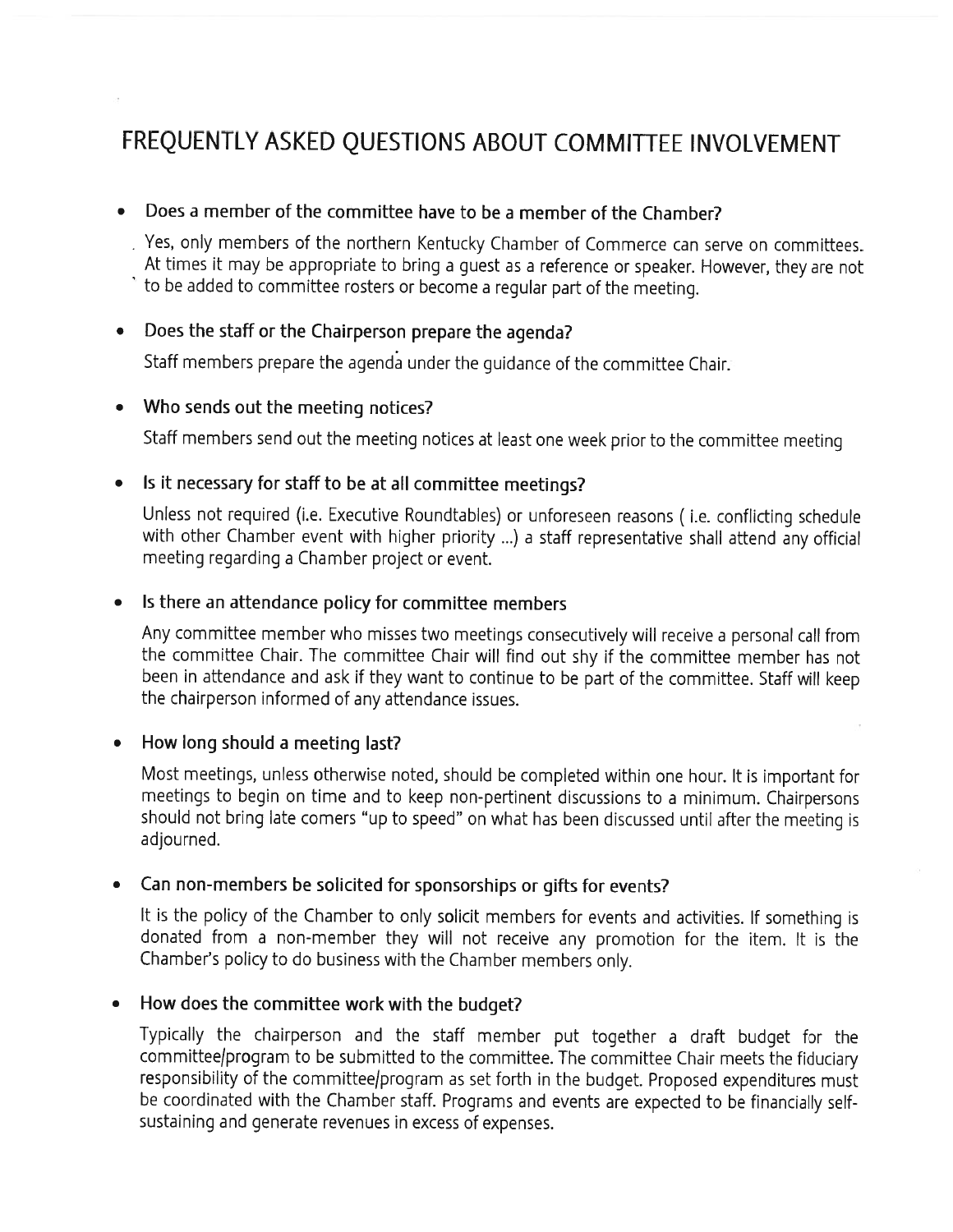### • Who develops press releases for the event/program?

Staff members coordinate press releases for committee-related programs and events. They also coordinate responses to the media. Media will be referred to the Committee Chair or <sup>a</sup> volunteer with the expertise, when appropriate (committee Chair or volunteer will be prepare<sup>d</sup> for media call in advance).

### $\bullet$   $\cdot$  How can we use the newsletter/website/Blogs to promote our program/project?

Committee members can submit an article to the Chamber's Business Journal. Articles will be first reviewed by Chamber staff for approval. Articles must be submitted to staff by the 15<sup>th</sup> of the month to be published on the Business Journal of the following month. Information on the website can be posted at any time. However, it must be submitted to staff for final approval. Blogs are open to postings at any time.

#### •Who speaks to the media?

The Chairman of the Board and the Chamber President are the spokespersons for the organization. At times <sup>a</sup> staff person may refer <sup>a</sup> media call to Chamber volunteers. Chamber volunteers will be briefed first before talking to the media.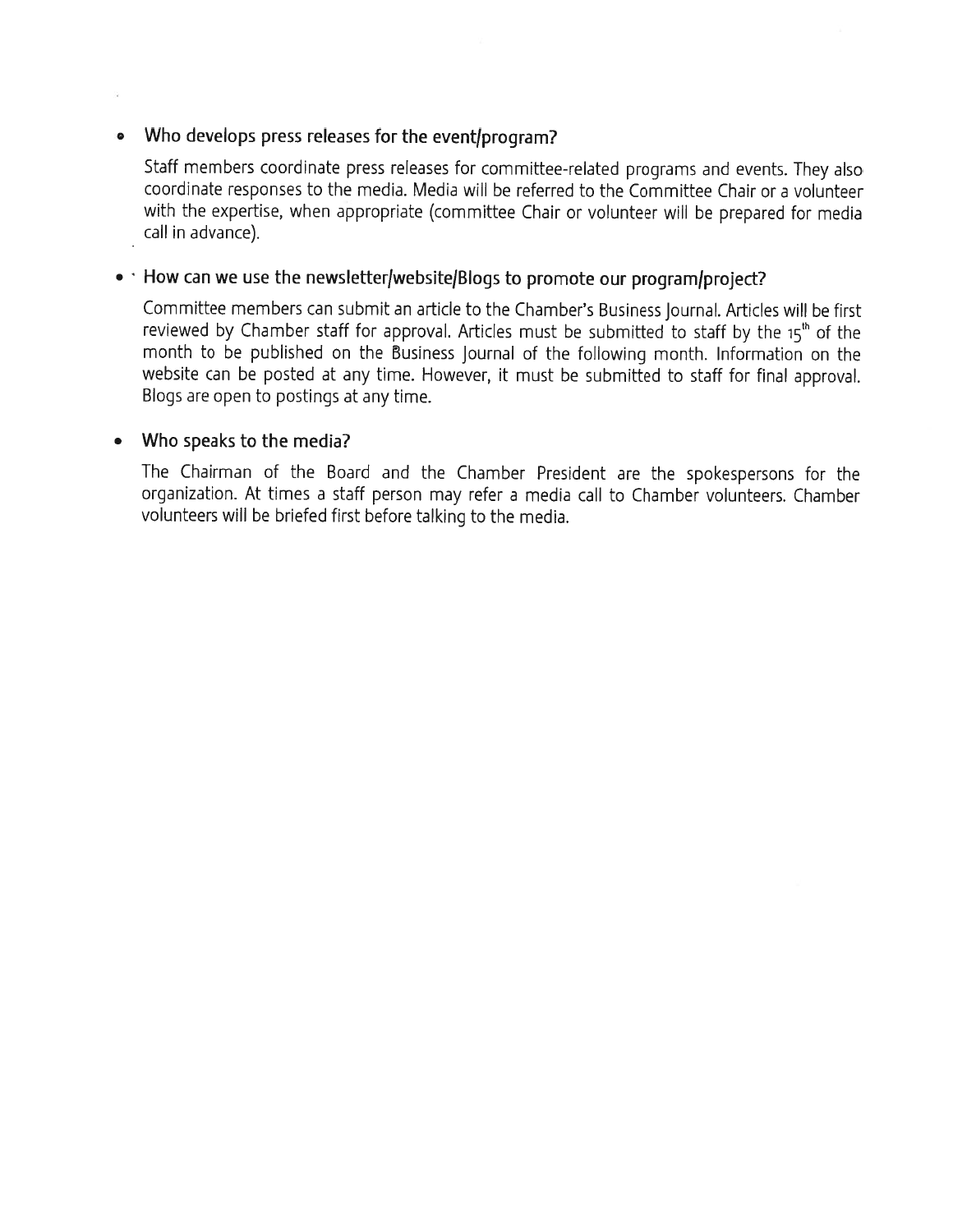# **NORTHERN KENTUCKY** CHAMBER OF COMMERCE

Committee Dissolution

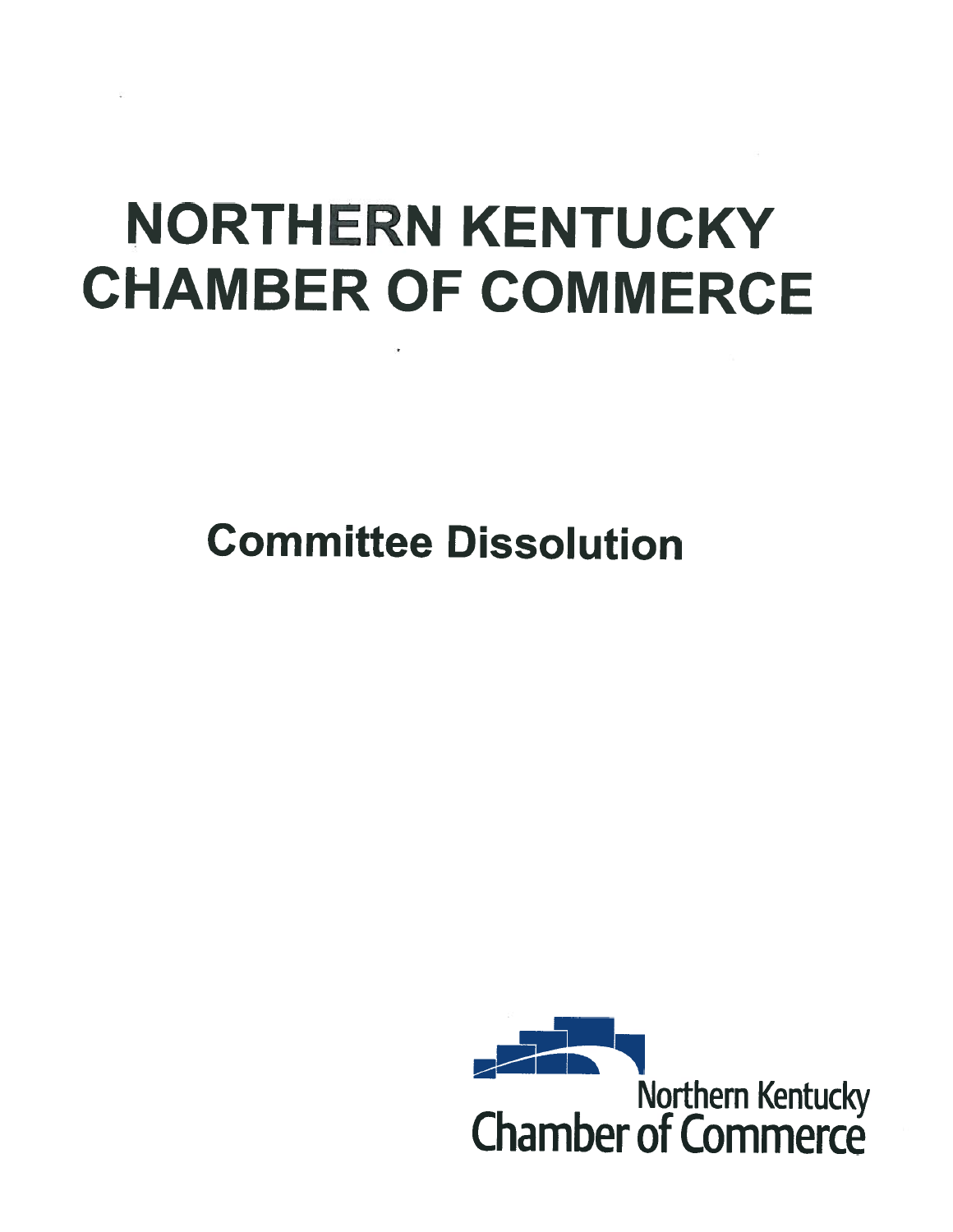The Chamber reviews its programs portfolio every year with the Mid-Year Review process. The process enables the Chamber to track the work of committees and task forces. The review begins with each department of the Chamber (staff) sending the Committee Chairs (volunteers) <sup>a</sup> Program Evaluation Form (see Fig.1) to be filled in. In the Program Evaluation, the committee Chairs submit <sup>a</sup> budget <sup>p</sup>lan and provide information such as the number of committee members attending the meetings, the affluence to events organized by the committee and the relevance to the Chamber's mission and the perceived benefits.

| Program/Service/Committe                                  | #Committee<br><b>Members</b> | Member Wember | #Event Attendees<br>Non- | 2007-2008<br>Budget/Plan |  | 2007 Actual<br>Income Expense Net Income Expense Net Cover. Time | Media Staff | Vol.<br>Time | Difficult<br>to<br>find Vol. | Rel.<br>to<br>Mission | Important<br>for Sales Mem.<br>&<br>retention React. | Notes | Committee<br>Chair(s) |
|-----------------------------------------------------------|------------------------------|---------------|--------------------------|--------------------------|--|------------------------------------------------------------------|-------------|--------------|------------------------------|-----------------------|------------------------------------------------------|-------|-----------------------|
| <b>GOVERNMENT AFFAIRS</b>                                 |                              |               |                          |                          |  |                                                                  |             |              |                              |                       |                                                      |       |                       |
| Business Advocacy Council                                 |                              |               |                          |                          |  |                                                                  |             |              |                              |                       |                                                      |       |                       |
| Day in Frankfort                                          |                              |               |                          |                          |  |                                                                  |             |              |                              |                       |                                                      |       |                       |
| Environmental Issues<br>Healthcare/HR/Labor<br>Employment |                              |               |                          |                          |  |                                                                  |             |              |                              |                       |                                                      |       |                       |
| Taxation Issues                                           |                              |               |                          |                          |  |                                                                  |             |              |                              |                       |                                                      |       |                       |
| Transportation/Infrastructure                             |                              |               |                          |                          |  |                                                                  |             |              |                              |                       |                                                      |       |                       |
| Washington DC Fly-In                                      |                              |               |                          |                          |  |                                                                  |             |              |                              |                       |                                                      |       |                       |
| Bus/Government Exchange                                   |                              |               |                          |                          |  |                                                                  |             |              |                              |                       |                                                      |       |                       |
| Political Involvement                                     |                              |               |                          |                          |  |                                                                  |             |              |                              |                       |                                                      |       |                       |

### Fig. <sup>I</sup> Government Affairs - Program Evaluation Form

The Committee Chairs complete the forms and provide feedback to the departments for <sup>a</sup> final portfolio review with the Vice Chair. Feedback includes suggestions for improving, expanding, or even cancel <sup>a</sup> program.

During the Board retreat, the Vice Chairs, supported by staff members, provide the Board members with insights on the programs they are responsible for. The Board is the final entity responsible to cancel <sup>a</sup> program (see flow-cart) 1. The following committees have been dissolved during last review:

- Teacher Leadership Northern Kentucky
- •Job Fair Planning